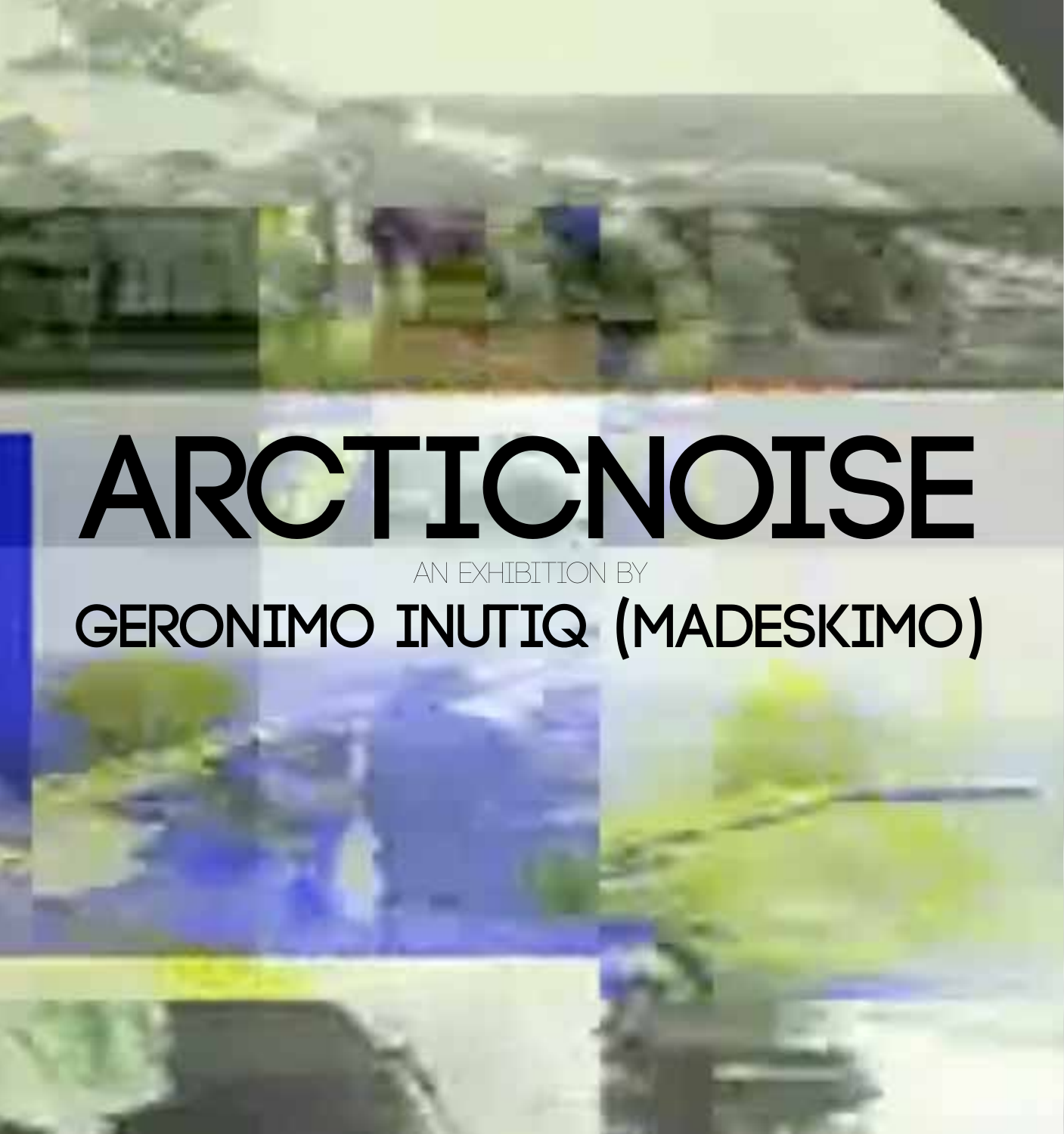### **Arctic Echoes, Arctic Noises**

On the evening of Dec. 28, 1967 the CBC Radio programme Ideas first broadcast The Idea of North, an experimental "contrapuntal radio documentary" by celebrated Canadian pianist Glenn Gould. The piece, which runs just shy of an hour, carefully interweaves the voices of various characters, including: an anthropologist; sociologist; prospector; government employee; nurse and surveyor, to form a complex narrative centered on the idea of the North vs. the reality of lived experience. The documentary is comprised of voices from "individuals with direct experience of the North." Gould, himself notes:

*"I've long been intrigued by that incredible tapestry of tundra and taiga which constitutes the Arctic and Subarctic of our country. I've read about it, written about it and even pulled up my parka once and gone there; yet, like all but a very few Canadians, I've had no real experience of the North. I've remained, of necessity, an outsider. And the North has remained for me a convenient place to dream about, spin tall tales about, and in the end, avoid."*

Gould produces, through his narrators, a broadcast about the North for a southern audience that corresponds to both his own investment in researching solitude and to depicting a version of arctic life devoid of community. Tellingly, for the majority of southern Canadians who have spent a lifetime dreaming of the North, this dream remains both romantic and elusive, shaped largely by the depictions, fictions and visions by various governing and pedagagical bodies. Gould's Idea of the North is one such example in a long line of "Arctic Imaginings" that privilege an abstracted representation of the North, at the expense of allowing circumpolar peoples a platform to tell their own story. The ongoing perpetuation and power of these representations provided the impetus for a different kind of imaging of the North, and therein ARCTICNOISE.

Following a series of discussions and meetings in Montreal and Toronto, artist Geronimo Inutiq and co-curators Britt Gallpen and Yasmin Nurming-Por began a process of collective research into the relationships amongst Gould's representations and more contemporaneous representations of the North, as well as the role of technology in disseminating these identity-based constructions. This early research led to the identification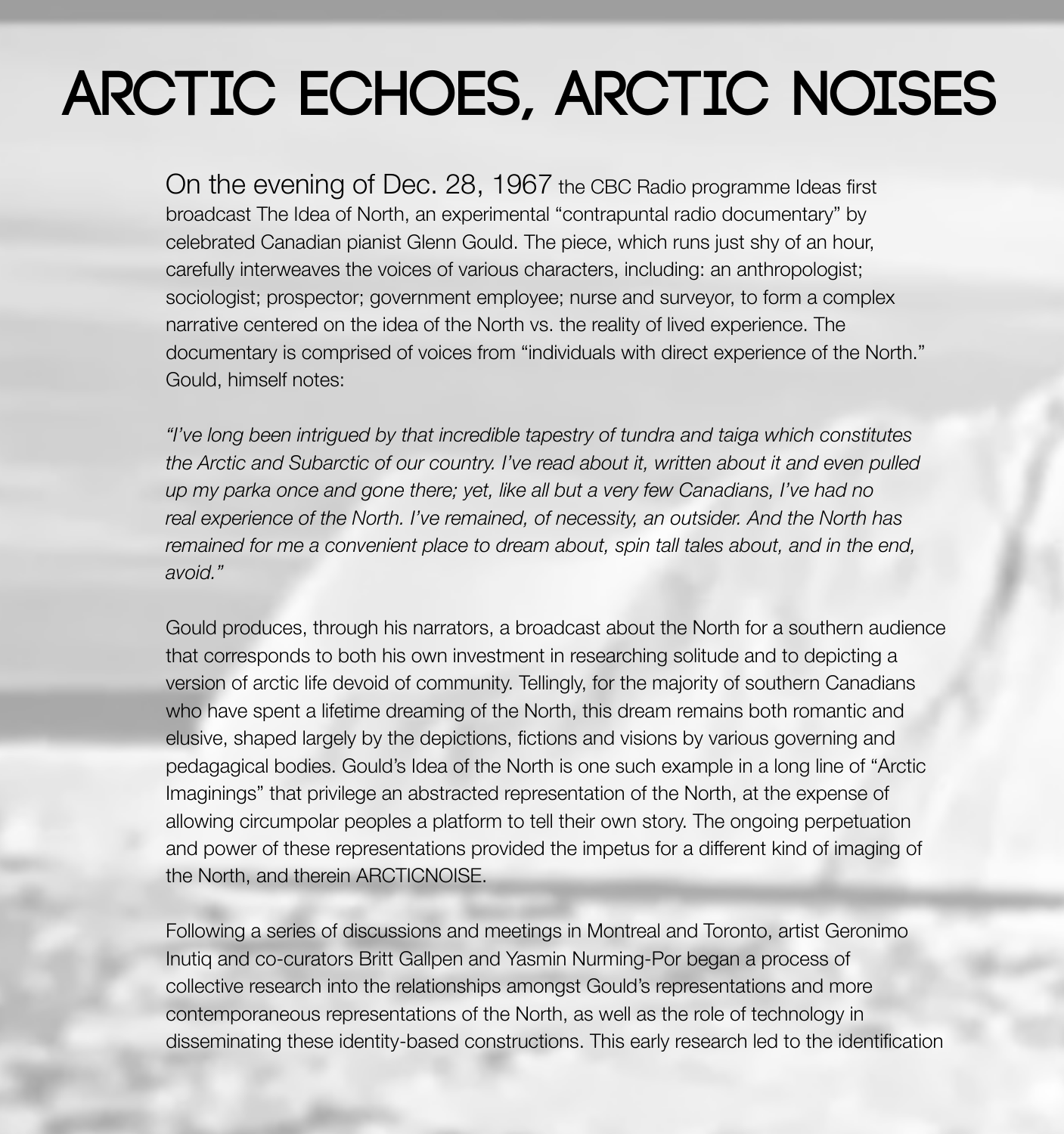of the Igloolik Isuma Archive at the National Gallery of Canada as the ideal research site for the project, chosen for the breadth and variety of its holdings in cinema and television. Igloolik Isuma Productions, Canada's first Inuit production company, was co-founded by Zacharias Kunuk and Norman Cohn in Igloolik, Nunavut in 1990.

This project seeks to provoke dialogues about the changing role of representation beyond fixed identity categories. As an immersive installation, ARCTICNOISE aims to address both abstracted historical and contemporaneous ideas of the North through conflating modes, mediums and methods of representation. Additionally, as an ongoing modular work, ARCTICNOISE will shift formats in subsequent exhibitions, thereby purposefully negating any concrete or authoritative understandings of what the North is or might become..

#### *Written by Britt Gallpen and Yasmin Nurming-Por*

**Geronimo Inutiq** considers himself amongst other things a self-taught and independent electronic & electroacoustic musician, and multi-media artist. Having been exposed to strong traditional Inuit cultural elements in his youth, as well as the exciting worlds of modern art, and broadcast & media through close members of his kin, he has been able to weave those reference points into his practice in innovative and crafty ways - allowing him to create on his own accord original works, and enter in contract with a wide variety of clients and partners seeking cultural content. Guided by the notion that creative personal expression is a very subjective and individual experience, he is interested in the dialogue that emerges between that individual and increasingly large and complex inter-related circles of socially constructed systems of meaning.

**BRITT GALLPEN** is a critic and curator based in Toronto, Canada. She is currently the Project Coordinator on Sakkijâjuk, the first major nationally touring exhibition of fine art from Nunatsiavut and co-curator of iNuit Blanche, an all-night, city-wide circumpolar art project scheduled for 2016. Britt is completing an M.A. in Art History and Curatorial Studies from York University, specializing in contemporary Canadian art. Her research considers the shifting landscape of Canadian practice alongside the legacies of iconic Canadian makers. This project is supported by the Social Science & Humanities Research Council of Canada (SSHRC). Recent curatorial projects include: Titigi (Toronto) and ARCTICNOISE (Vancouver). Her writing has appeared in Canadian Art, esse art + opinions and KAPSULA among others.

**YASMIN NURMING - POR** is an independent curator currently based in Toronto, where she completed her M.A. in Art History at the University of Toronto in 2013. She currently holds the position of gallery and exhibitions manager at Diaz Contemporary in Toronto. Her research has focused on the intersection of public performance, community, and temporal dissidence in conceptual practices in Eastern Europe and Latin America. Yasmin is invested in examining the potential for ephemeral and art-based work to provoke, intervene in, and engage with discourse around the idea of community. Yasmin has held research and programming positions at various Canadian and International artist-run centres and galleries, and was a recipient of the Robert and Jacqueline White Graduate Scholarship.